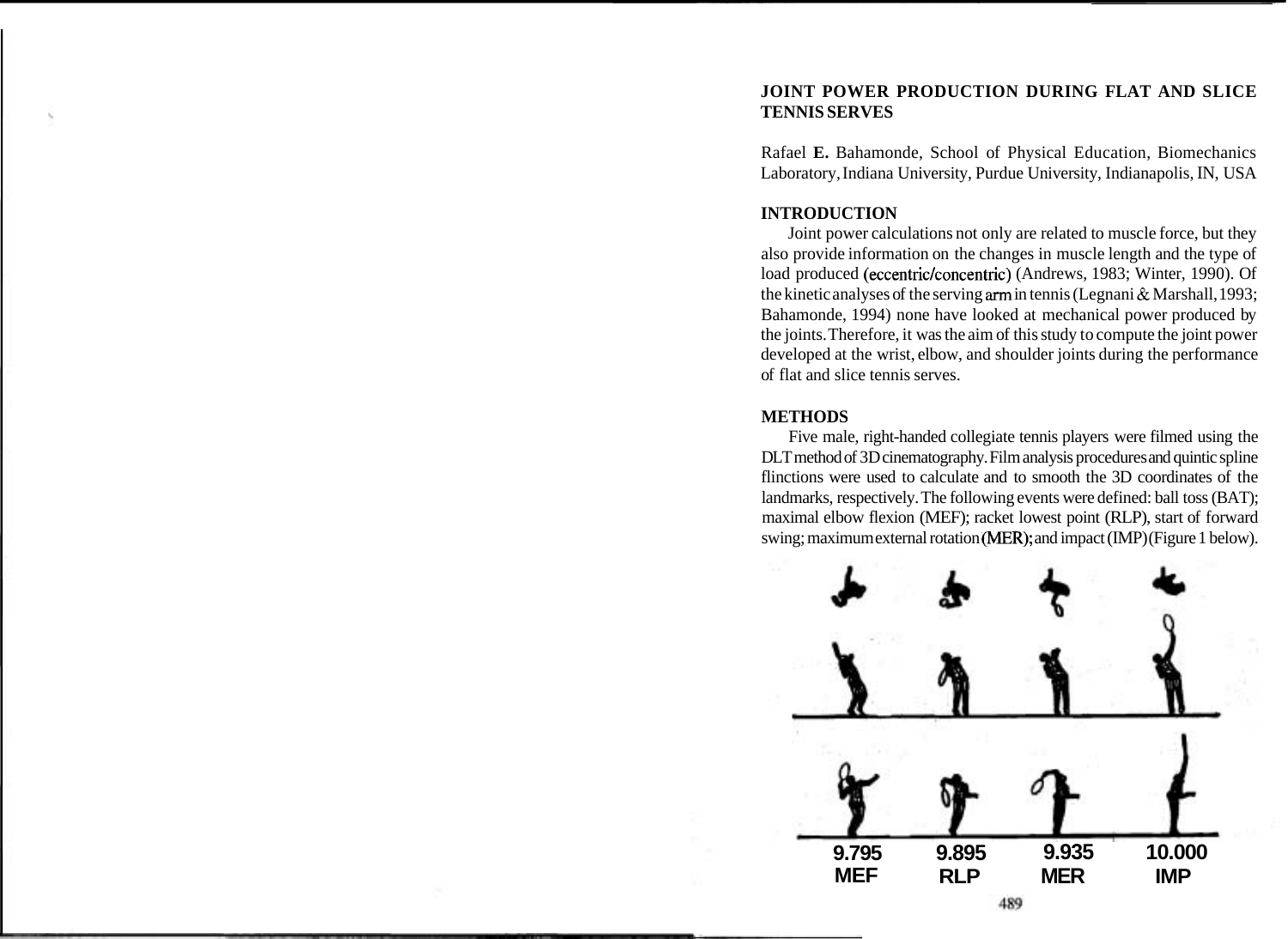The serving arm was modeled as three-link kinetic chain made by the rackethand, forearm, and upper arm segments. Rigid body kinematics and the inverse dynamics approach were used to calculate the resultant torque and force at each joint (Bahamonde, 1994; Feltner & Dapena, 1986). Joint power (Pj) was calculated as the product of the components of the resultant joint torque  $(T<sub>i</sub>)$  and the joint angular velocity  $(\omega<sub>i</sub>)$  (Winter, 1990).

## **RESULTS**

Table 1 shows the average joint power values for each joint during the periods of BAT-MEF and MEF-RLP (backs wing phase) and RLP-MER and MER-IMP (forward swing phase). Tables 2-3 show the mean joint power values at the specific events. Positive values indicate concentric muscular contractions (joint tarque and joint angle acting in the same direction) while negative values indicate eccentric muscular contractians (joint torque or joint angle acting in opposite directions).

#### **Table 1.**

<u>Average Joint Power (Watts) Values for tht: Flat and Slice Servt</u>

| Period         | Wfl/ext   | Wul/rad   | Pro/Sup   |                 | Elfex/ext Intlext rot |                 |             |
|----------------|-----------|-----------|-----------|-----------------|-----------------------|-----------------|-------------|
| <b>BAT/MEF</b> | $0 \pm 1$ | $1\pm1$   | 1f2       | 15s             | 416                   | 4±5             | 3±7         |
|                | $1 \pm 1$ | l±l       | l±l       | 15k7            | 5k6                   | 6 <sub>±8</sub> | 4±9         |
| <b>MEF/RLP</b> | $4\pm4$   | $-2+8$    | $5 + 5$   | 8±15            | $-204\pm86$           | $65 + 38$       | $-21 + 49$  |
|                | $-3+4$    | $41\pm1$  | 4f4       | 11±5            | $-164 + 75$           | $18 + 73$       | $-9 + 38$   |
| <b>RLP/MER</b> | 4k7       | $4 + 21$  | $-21+5$   | $67 + 49$       | $-220 \pm 72$         | 16±64           | $-118 + 82$ |
|                | 4k7       | $44 + 52$ | $15 + 15$ | $41 + 59$       | $-205 \pm 116$        | $16 + 57$       | $101 + 53$  |
| <b>MERIIMP</b> | 214±150   | 331±293   | 38±351    | 388±345         | 1154±1779             | $11 + 262$      | $59 + 331$  |
|                | 121±135   | 160±121   |           | 178±4551317±187 | $1723 + 931$          | 33+63           | 53+170      |

### **Table 2.**

Shoulder Joint Power (Watts) Values for the Flat and Slice Serves at the Events of MEF, RLP. MEF IMP.

| Event      | Int/ext rot.   | Hor ab/ad     | Ab/add            |  |
|------------|----------------|---------------|-------------------|--|
| <b>MEF</b> | $-62+55$       | $-21 \pm 112$ | 4 <sub>±9</sub>   |  |
|            | $-21 + 65$     | $-12B8$       | 8±27              |  |
| <b>RLP</b> | 447±106        | $41 + 228$    | $-102+87$         |  |
|            | $-388 \pm 102$ | $-18±176$     | $104 + 57$        |  |
| <b>MER</b> | $125 + 85$     | $47 + 4$      | 8 <sup>+141</sup> |  |
|            | $74 + 214$     | $-8 + 80$     | $-33\pm 132$      |  |
| <b>IMP</b> | 6190±9963      | 271±1359      | $-411 \pm 1047$   |  |
|            | 414516002      | $-119 + 501$  | 426+1187          |  |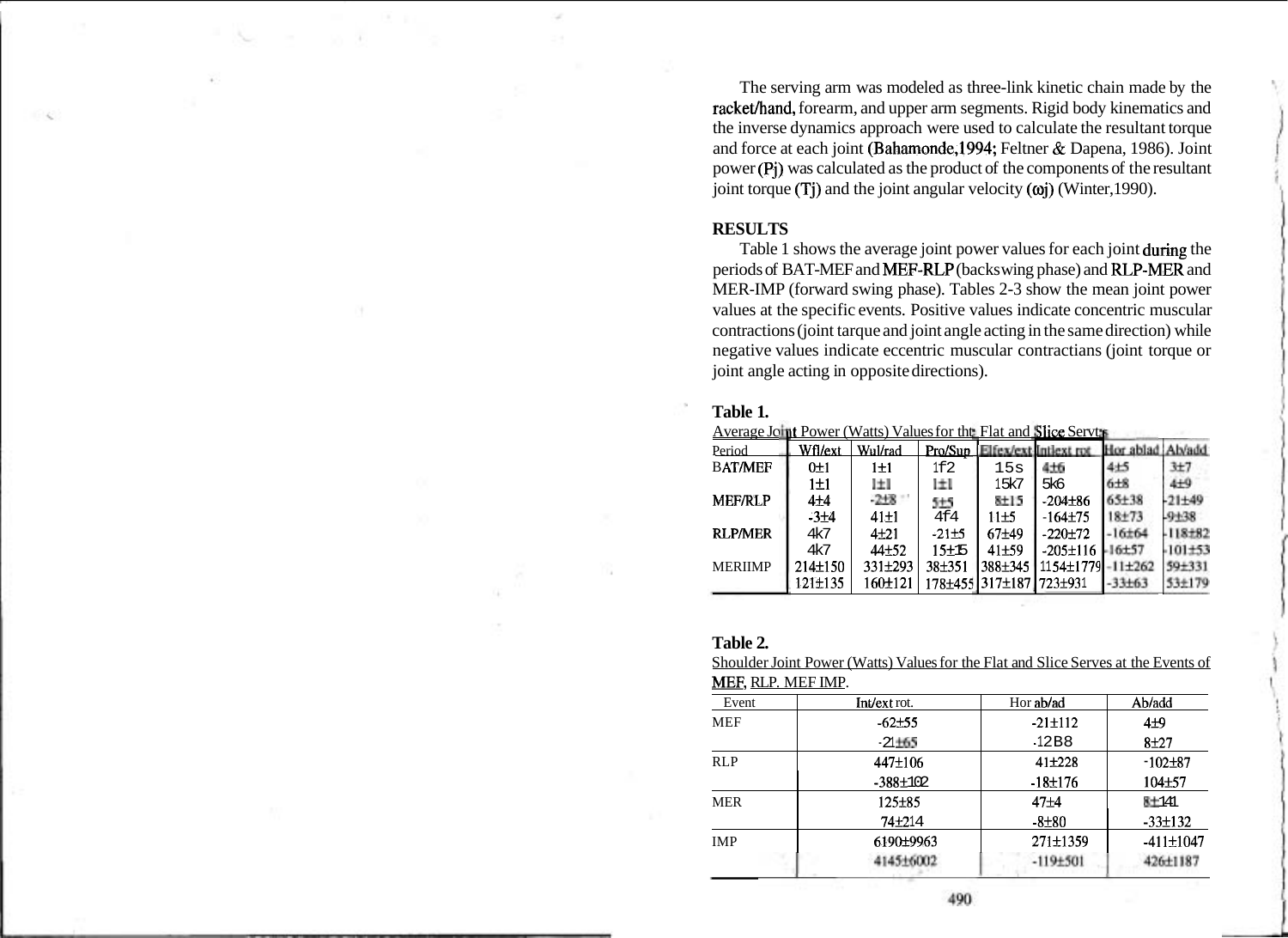|            | $1.1200$ by $2.00011$ comet 2011 of $(1.00000)$<br>Events of MEF RLP MEF. IMP. |                | $\frac{1}{2}$ and $\frac{1}{2}$ and $\frac{1}{2}$ and $\frac{1}{2}$ and $\frac{1}{2}$ and $\frac{1}{2}$ and $\frac{1}{2}$ are $\frac{1}{2}$ |                   |
|------------|--------------------------------------------------------------------------------|----------------|---------------------------------------------------------------------------------------------------------------------------------------------|-------------------|
| Event      | Wfl/ext                                                                        | <b>Wul/rad</b> | <b>Pro/Sup</b>                                                                                                                              | <b>Elflex/ext</b> |
| <b>MEF</b> | $-5+10$                                                                        | $3\pm7$        | $21 \pm 16$                                                                                                                                 | 10±14             |
|            | $-1\pm 6$                                                                      | $-1 \pm 10$    | $3+6$                                                                                                                                       | $2\pm 6$          |
| RLP        | $-11±14$                                                                       | $-33 + 27$     | 8±13                                                                                                                                        | 6±14              |
|            | $-11\pm 20$                                                                    | $-27\pm 22$    | $8 + 19$                                                                                                                                    | $4 + 40$          |
| <b>MER</b> | $1 + 20$                                                                       | 146±165        | $25+22$                                                                                                                                     | 148±127           |
|            | $-7±5$                                                                         | $-62394$       | 25f18                                                                                                                                       | $67 + 85$         |
| <b>IMP</b> | 1144±1010                                                                      | 845±1207       | $-354\pm2338$                                                                                                                               | 1010±890          |
|            | 776±1451                                                                       | 294±435        | 1722±4978                                                                                                                                   | 1125±748          |

Wrist & Elbow Joint Power (Watts) Values for the Flat and Slice Serves at the

Table 3. Final Section Conditions of the Conditions

#### **DISCUSSION**

The joint power values for all joints during the period between BAT-MEF were small and were the result of concentric contractions of the muscles to place the arm in MEF. From MEF to RLP, the rotation of the trunk produced a forced external rotation of the upper arm (Bahamonde, 1994; Feltner & Dapena, 1986; Chung, 1988). To prevent the forced external rotation of the upper arm, the internal rotation musculature produced large eccentric contractions (Tables 1-2). The internal rotation muscles continued to contract eccentrically until the event of MER. During the period of MEF-RLP the external rotation of the upper arm and th'e upward thrust developed by the legs, which is transmitted through the **trunk** and shoulder, horizontally abducted the upper arm (see Figure 1, RLP) (Elliot, 1994). To cancel out this effect the horizontal adduction musculature contracted concentrically to elevate the upper arm to the elbow high position (Figure 1 MER). Meanwhile, due to the external rotation of the upper arm, eccentric contraction of the adductors muscles were necessary to prevent the backward movement of the upper arm in the transverse plane (normally horizontal adduction).

From RLP-MER the internal rotators continued to produce large eccentric contractions, while the power generated by the horizontal abdiadductors changed directions due to the development of small horizontal abduction torques, probably used to slow down the upward motion of the upper arm. It is also during this period that the shoulders rotation was at its peak. This rotation produced an inertial lag of the upper arm, but because of the excessive external rotation of the upper arm and the tilting of the trunk ,the adductors muscle contracted eccentrically, preventing the inertial lag and accelerating the upper afm downward in a hammering type of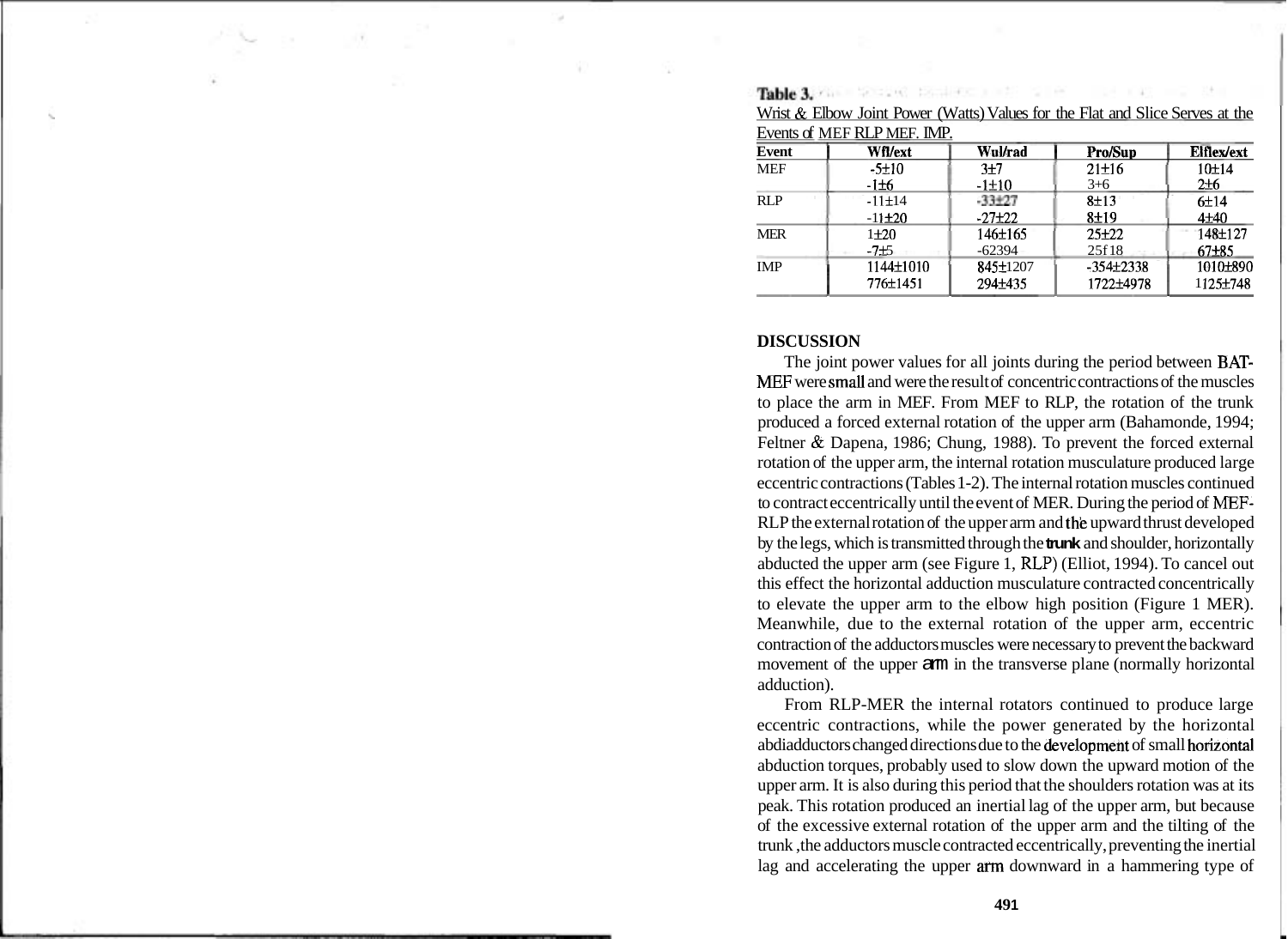motion. From MER to IMP most of the joint power was developed by the shoulder internal rotators which produced large concentric contractions.

The elbow joint produced concentric contractions throughout the serving motion. From BAT to MEF the joint power was used to flex the elbow, then from RLP-MER the elbow began a slow extension followed by a forceflil concentric contraction of the elbow extensors prior to impact (Tables 1 & 3). The forceful pronation of the forearm prior to impact was also achieved through concentric muscular contractions.

The wrist joint power values were relatively small until the period of MER-IMP, when the ulnar deviation and flexor muscle produced large concentric contractions to accelerate the racket prior to impact.

#### **CONCLUSIONS**

Large eccentric loads (pre-stretching) were placed on the internal rotator muscles during the late portion of the backswing and the early forward 1 swing, changing into concentric loads prior to IMP. Elbow loads (extension and pronation) were concentric throughout the forward swing. Wrist concentric (flexion and ulnar deviation) loads increased in magnitude near impact (MER/IMP). In general, the magnitude of the joint power values were larger for the flat serves than for the slice serves. The joint power needed to accelerate the racket was the result of shoulder internal rotation and adduction, elbow extension and pronation, and wrist flexion and ulnar deviation.

This information would be valuable to coaches and teachers for the improvement of the performance of players and students. It would also be useful for athletic trainers and sports medicine professionals in the assessment and rehabilitation of injuries related to the tennis serve. <sup>1</sup>

### **REFERENCES**

Andrews, J. (1983). Biomechanical Measures of Muscular Effort. Med. Sci. Sport. -.15(3), 199-207.

Bahamonde R. (1994). Biomechanical Analysis of the Serving Arm During the Performance of Flat and Slice Tennis Serves. Doctoral Dissertation, Indiana University.

Chung, C. S. (1988). Three-dimensional Analysis of the Shoulder and Elbow Joints during the Volleyball Spike. Doctoral Dissertation, Indiana University.

Elliott, B., Marsh, T. & Blanksby, B. (1986). Three-dimensional Analysis of the Tennis Serve. Int. J. Sport. Biome. 2.260-271.